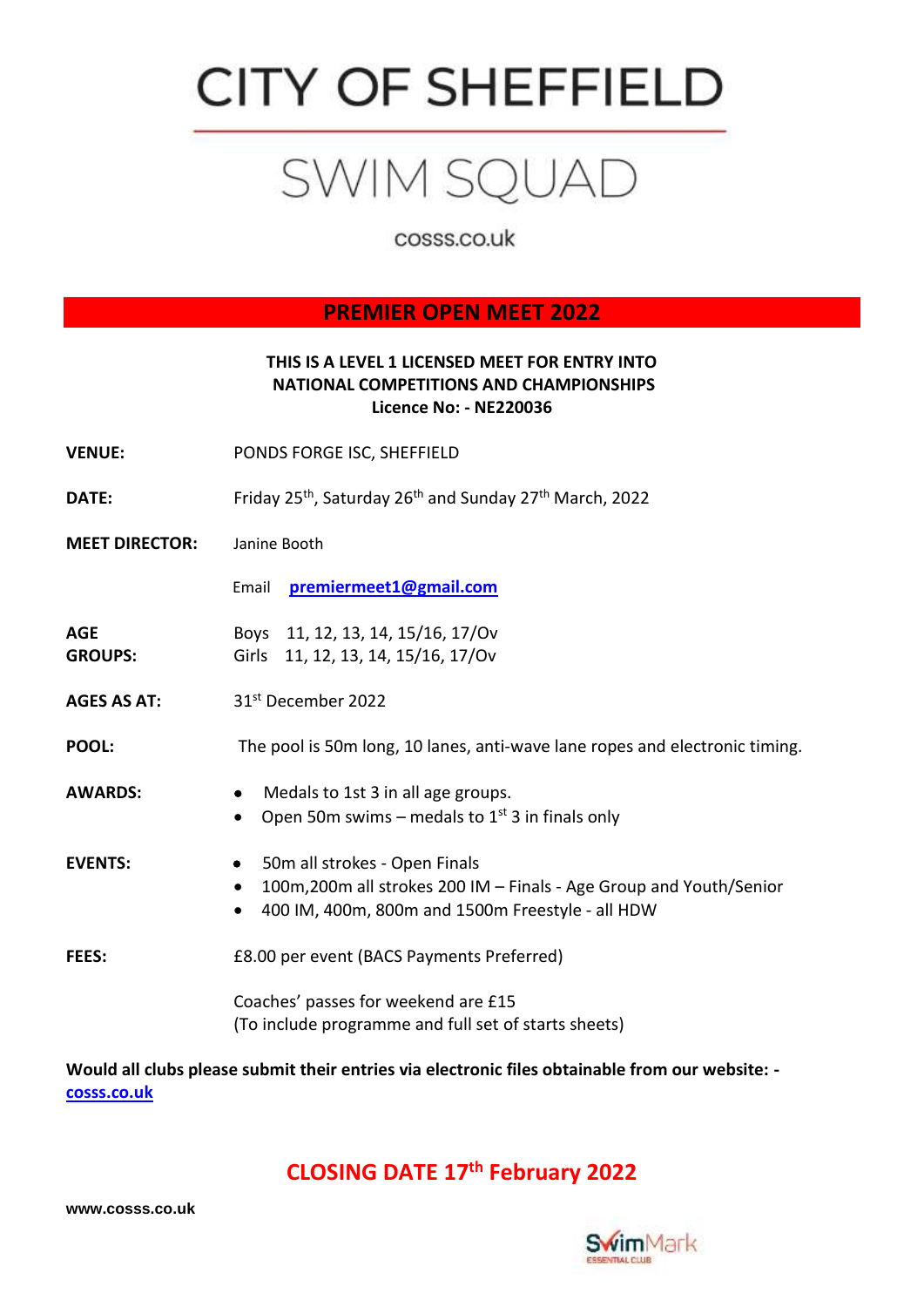## **Premier Open Meet 2022**

## **Programme of Events**

|          |     | <b>Session 1</b>  | Friday 25 <sup>th</sup> March   | Warm Up 5.15pm<br>Start 6.00pm       |                  |            |  |  |  |
|----------|-----|-------------------|---------------------------------|--------------------------------------|------------------|------------|--|--|--|
| Event No | 101 | 800m Freestyle    |                                 | Girls 11, 12, 13, 14, 15/16, 17/Over |                  | <b>HDW</b> |  |  |  |
|          | 102 | 1500m Freestyle   |                                 | Boys 11, 12, 13, 14, 15/16, 17/Over  |                  | <b>HDW</b> |  |  |  |
|          | 103 | 1500m Freestyle   |                                 | Girls 11, 12, 13, 14, 15/16, 17/Over |                  | <b>HDW</b> |  |  |  |
|          | 104 | 800m Freestyle    |                                 | Boys 11, 12, 13, 14, 15/16, 17/Over  |                  | <b>HDW</b> |  |  |  |
|          |     | <b>Session 2</b>  | Saturday 26 <sup>th</sup> March | Warm Up 8.00am                       | Start 9.00am     |            |  |  |  |
| Event No | 201 | 200m Freestyle    |                                 | Girls 11, 12, 13, 14, 15/16, 17/Over |                  |            |  |  |  |
|          | 202 | 50m Freestyle     |                                 | Boys Open                            |                  |            |  |  |  |
|          | 203 | 50m Butterfly     |                                 | Girls Open                           |                  |            |  |  |  |
|          | 204 | 100m Backstroke   |                                 | Boys 11, 12, 13, 14, 15/16, 17/Over  |                  |            |  |  |  |
|          | 205 | 200m Backstroke   |                                 | Girls 11, 12, 13, 14, 15/16, 17/Over |                  |            |  |  |  |
|          | 206 | 200m Breaststroke |                                 | Boys 11, 12, 13, 14, 15/16, 17/Over  |                  |            |  |  |  |
|          | 207 | 100m Breaststroke |                                 | Girls 11, 12, 13, 14, 15/16, 17/Over |                  |            |  |  |  |
|          | 208 | 400m IM           |                                 | Boys 11, 12, 13, 14, 15/16, 17/Over  |                  | <b>HDW</b> |  |  |  |
| Event no | 309 | 200m Freestyle    | <b>FINAL</b>                    | Girls Age Group                      |                  |            |  |  |  |
|          | 310 | 200m Freestyle    | <b>FINAL</b>                    | Girls Youth / Open                   |                  |            |  |  |  |
|          | 311 | 50m Freestyle     | <b>FINAL</b>                    | Boys Open                            |                  |            |  |  |  |
|          | 312 | 50m Butterfly     | <b>FINAL</b>                    | Girls Open                           |                  |            |  |  |  |
|          | 313 | 100m Backstroke   | <b>FINAL</b>                    | Boys Age Group                       |                  |            |  |  |  |
|          | 314 | 100m Backstroke   | <b>FINAL</b>                    | Boys Youth / Open                    |                  |            |  |  |  |
|          | 315 | 200m Backstroke   | <b>FINAL</b>                    | Girls Age Group                      |                  |            |  |  |  |
|          | 316 | 200m Backstroke   | <b>FINAL</b>                    | Girls Youth / Open                   |                  |            |  |  |  |
|          | 317 | 200m Breaststroke | <b>FINAL</b>                    | Boys Age Group                       |                  |            |  |  |  |
|          | 318 | 200m Breaststroke | <b>FINAL</b>                    | Boys Youth / Open                    |                  |            |  |  |  |
|          | 319 | 100m Breaststroke | <b>FINAL</b>                    | Girls Age Group                      |                  |            |  |  |  |
|          | 320 | 100m Breaststroke | <b>FINAL</b>                    | Girls Youth / Open                   |                  |            |  |  |  |
|          |     | <b>Session 3</b>  | Saturday 26 <sup>th</sup> March | <b>Warm Up TBC</b>                   | <b>Start TBC</b> |            |  |  |  |
| Event no | 401 | 200m IM           |                                 | Girls 11, 12, 13, 14, 15/16, 17/Over |                  |            |  |  |  |
|          | 402 | 50m Breaststroke  |                                 | Boys Open                            |                  |            |  |  |  |
|          | 403 | 50m Backstroke    |                                 | Girls Open                           |                  |            |  |  |  |
|          | 404 | 200m Butterfly    |                                 | Boys 11, 12, 13, 14, 15/16, 17/Over  |                  |            |  |  |  |
|          | 405 | 100m Butterfly    |                                 | Girls 11, 12, 13, 14, 15/16, 17/Over |                  |            |  |  |  |
|          | 406 | 100m Freestyle    |                                 | Boys 11, 12, 13, 14, 15/16, 17/Over  |                  |            |  |  |  |
|          | 407 | 400m Freestyle    |                                 | Girls 11, 12, 13, 14, 15/16, 17/Over |                  | <b>HDW</b> |  |  |  |
|          | 508 | 200m IM           | <b>FINAL</b>                    | Girls Age Group                      |                  |            |  |  |  |
|          | 509 | 200m IM           | <b>FINAL</b>                    | Girls Youth / Open                   |                  |            |  |  |  |
|          | 510 | 50m Breaststroke  | <b>FINAL</b>                    | <b>Boys Open</b>                     |                  |            |  |  |  |
|          | 511 | 50m Backstroke    | <b>FINAL</b>                    | Girls Open                           |                  |            |  |  |  |
|          | 512 | 200m Butterfly    | <b>FINAL</b>                    | Boys Age Group                       |                  |            |  |  |  |
|          | 513 | 200m Butterfly    | <b>FINAL</b>                    | Boys Youth / Open                    |                  |            |  |  |  |
|          | 514 | 100m Butterfly    | <b>FINAL</b>                    | Girls Age Group                      |                  |            |  |  |  |
|          | 515 | 100m Butterfly    | <b>FINAL</b>                    | Girls Youth / Open                   |                  |            |  |  |  |
|          | 516 | 100m Freestyle    | <b>FINAL</b>                    | <b>Boys Age Group</b>                |                  |            |  |  |  |
|          | 517 | 100m Freestyle    | <b>FINAL</b>                    | Boys Youth / Open                    |                  |            |  |  |  |

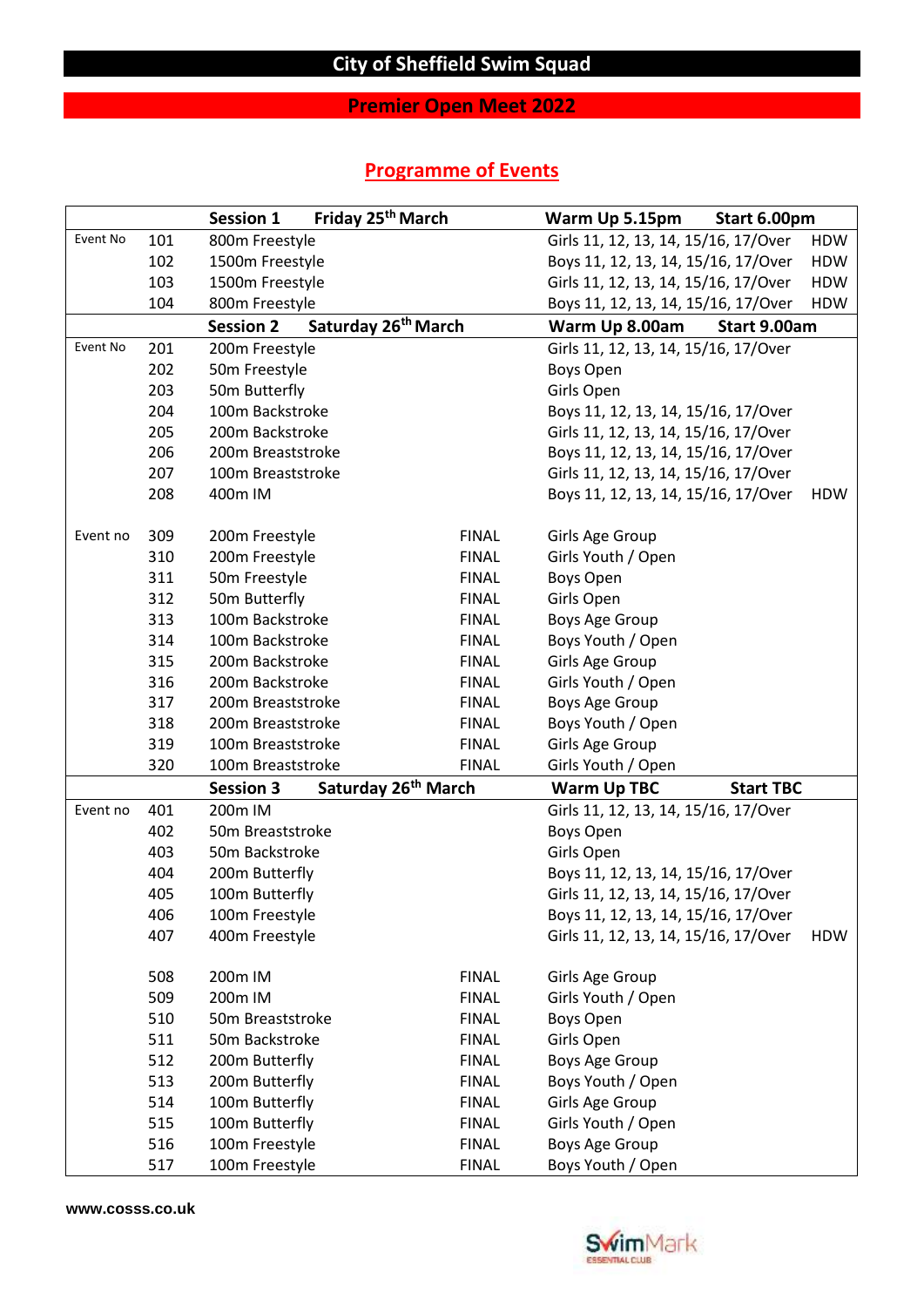|          |     | Sunday 27 <sup>th</sup> March<br><b>Session 4</b> |              | Start 9.00am<br>Warm Up 8.00am         |            |  |  |  |  |
|----------|-----|---------------------------------------------------|--------------|----------------------------------------|------------|--|--|--|--|
| Event No | 601 | 200m Freestyle                                    |              | Boys 11, 12, 13, 14, 15/16, 17/Over    |            |  |  |  |  |
|          | 602 | 50m Freestyle                                     |              | Girls Open                             |            |  |  |  |  |
|          | 603 | 50m Butterfly                                     |              | <b>Boys Open</b>                       |            |  |  |  |  |
|          | 604 | 100m Backstroke                                   |              | Girls 11, 12, 13, 14, 15/16, 17/Over   |            |  |  |  |  |
|          | 605 | 200m Backstroke                                   |              | Boys 11, 12, 13, 14, 15/16, 17/Over    |            |  |  |  |  |
|          | 606 | 200m Breaststroke                                 |              | Girls 11, 12, 13, 14, 15/16, 17/Over   |            |  |  |  |  |
|          | 607 | 100m Breaststroke                                 |              | Boys 11, 12, 13, 14, 15/16, 17/Over    |            |  |  |  |  |
|          | 608 | 400m IM                                           |              | Girls 11, 12, 13, 14, 15/16, 17/Over   | <b>HDW</b> |  |  |  |  |
|          |     |                                                   |              |                                        |            |  |  |  |  |
| Event no | 709 | 200m Freestyle                                    | <b>FINAL</b> | Boys Age Group                         |            |  |  |  |  |
|          | 710 | 200m Freestyle                                    | <b>FINAL</b> | Boys Youth / Open                      |            |  |  |  |  |
|          | 711 | 50m Freestyle                                     | <b>FINAL</b> | Girls Open                             |            |  |  |  |  |
|          | 712 | 50m Butterfly                                     | <b>FINAL</b> | <b>Boys Open</b>                       |            |  |  |  |  |
|          | 713 | 100m Backstroke                                   | <b>FINAL</b> | Girls Age Group                        |            |  |  |  |  |
|          | 714 | 100m Backstroke                                   | <b>FINAL</b> | Girls Youth / Open                     |            |  |  |  |  |
|          | 715 | 200m Backstroke                                   | <b>FINAL</b> | Boys Age Group                         |            |  |  |  |  |
|          | 716 | 200m Backstroke                                   | <b>FINAL</b> | Boys Youth / Open                      |            |  |  |  |  |
|          | 717 | 200m Breaststroke                                 | <b>FINAL</b> | Girls Age Group                        |            |  |  |  |  |
|          | 718 | 200m Breaststroke                                 | <b>FINAL</b> | Girls Youth / Open                     |            |  |  |  |  |
|          | 719 | 100m Breaststroke                                 | <b>FINAL</b> | <b>Boys Age Group</b>                  |            |  |  |  |  |
|          | 720 | 100m Breaststroke                                 | <b>FINAL</b> | Boys Youth / Open                      |            |  |  |  |  |
|          |     | Sunday 27th March<br><b>Session 6</b>             |              | <b>Start TBC</b><br><b>Warm Up TBC</b> |            |  |  |  |  |
| Event no | 801 | 200m IM                                           |              | Boys 11, 12, 13, 14, 15/16, 17/Over    |            |  |  |  |  |
|          | 802 | 50m Breaststroke                                  |              | Girls Open                             |            |  |  |  |  |
|          | 803 | 50m Backstroke                                    |              | <b>Boys Open</b>                       |            |  |  |  |  |
|          | 804 | 200m Butterfly                                    |              | Girls 11, 12, 13, 14, 15/16, 17/Over   |            |  |  |  |  |
|          | 805 | 100m Butterfly                                    |              | Boys 11, 12, 13, 14, 15/16, 17/Over    |            |  |  |  |  |
|          | 806 | 100m Freestyle                                    |              | Girls 11, 12, 13, 14, 15/16, 17/Over   |            |  |  |  |  |
|          | 807 | 400m Freestyle                                    |              | Boys 11, 12, 13, 14, 15/16, 17/Over    | <b>HDW</b> |  |  |  |  |
|          | 908 | 200m IM                                           | <b>FINAL</b> | Boys Age Group                         |            |  |  |  |  |
|          | 909 | 200m IM                                           | <b>FINAL</b> | Boys Youth / Open                      |            |  |  |  |  |
|          | 910 | 50m Breaststroke                                  | <b>FINAL</b> | Girls Open                             |            |  |  |  |  |
|          | 911 | 50m Backstroke                                    | <b>FINAL</b> | Boys Open                              |            |  |  |  |  |
|          | 912 | 200m Butterfly                                    | <b>FINAL</b> | Girls Age Group                        |            |  |  |  |  |
|          | 913 | 200m Butterfly                                    | <b>FINAL</b> | Girls Youth / Open                     |            |  |  |  |  |
|          | 914 | 100m Butterfly                                    | <b>FINAL</b> | <b>Boys Age Group</b>                  |            |  |  |  |  |
|          | 915 | 100m Butterfly                                    | <b>FINAL</b> | Boys Youth / Open                      |            |  |  |  |  |
|          | 916 | 100m Freestyle                                    | <b>FINAL</b> | Girls Age Group                        |            |  |  |  |  |
|          | 917 | 100m Freestyle                                    | <b>FINAL</b> | Girls Youth / Open                     |            |  |  |  |  |

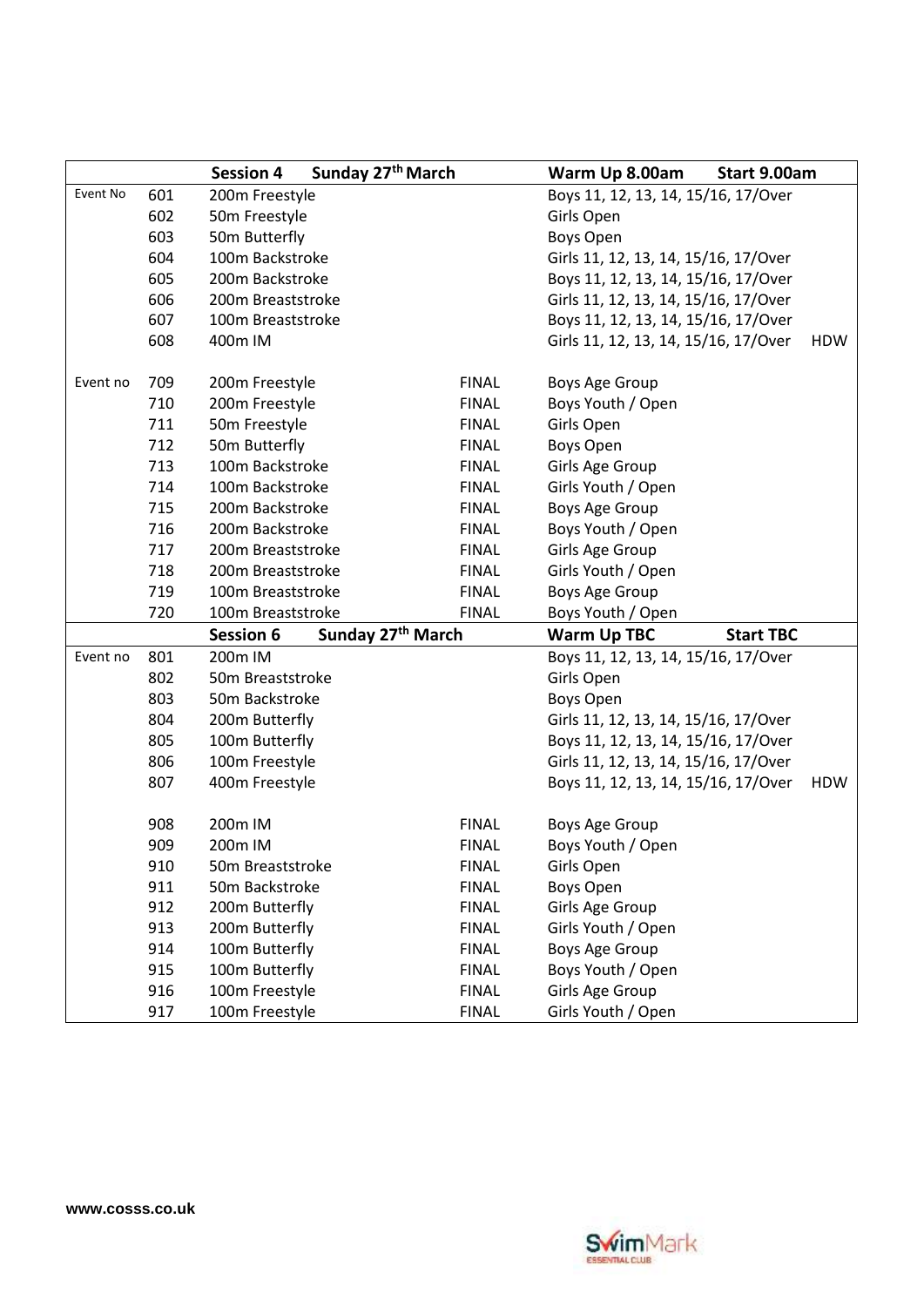#### **Premier Open Meet 2022**

## **Meet Conditions**

- 1. The Competition will be held under ASA Law and Technical rules.
- 2. All competitors must be members of an ASA affiliated club, eligible to compete and registered in accordance with ASA Laws and Technical Rules and may enter in the name of one club only.
- 3. Over the top stars will be used at the promoter's discretion.
- 4. No outdoor shoes are to be worn on the poolside. Footwear must be worn outside the pool area.
- 5. This meet will be run using linked Sportsystems software and all entry times will be directly checked with the ASA rankings files and will be rejected if the submitted times are not on the ranking files. All times must have been achieved since 1<sup>st</sup> January 2020 and be within the qualifying standards. Converted short course times can be used. Time entries should be based on 50m pool times. **Poolside entries will not be accepted.**
- 6. The submission of entries, either electronic or by email indicates an acceptance of the meet conditions. **Entries will not be accepted until the appropriate payment is received and the summary sheet provided in this pack has been completed and returned.**
- 7. The promoter reserves the right to limit entries to meet gala license timing restrictions. Where this rule is invoked, the swimmers with the fastest times submitted will take precedence. Events chosen for restrictions will be at the meet organisers discretion. In this case, within each event, entries will be restricted to the fastest times within each age group on a pro-rata basis.
- 8. All swimmers with disabilities will be accepted and all classes of swimmers will swim together in inclusive events and not separate events. It is the responsibility of the competitor or competitor's representative to ensure that the entry form is correctly completed for your disability (failure to do so will invalidate automatic acceptance). COSSS and the promoter will not be held responsible for any discrepancies after to the competition entry cut-off date.
- 9. Swimmers, who will be 11 years of age at the British Age Group Championships, may be considered if they meet the times listed and at the discretion of the meet organisers.
- 10. Late entries will not be accepted and once an entry file has been submitted, improved times will not be accepted.
- 11. **All team staff must be DBS checked to gain a coaches pass and access to the poolside. Any parent wishing to act as a coach must also be DBS checked and registered as a member of the club they are representing. Parents must also ask the club secretary to sign the appropriate letter on their behalf and submit it along with the swimmer's entries. Without the letter / application form being signed by the club/gala secretary, no coaches passes will be issued.**
- 12. A draft programme will be posted onto the COSSS website after the entries closing date. All rejected swim refunds will be returned to the relevant clubs during the gala. Any rejected swimmer presenting to the competitor stewards and attempting to swim will not be allowed to do so.
- 13. **Coaches and team staff MUST wear the poolside passes provided**.
- 14. During the gala live results will be published via the COSSS website [www.cosss.co.uk](http://www.cosss.co.uk/)



**www.cosss.co.uk**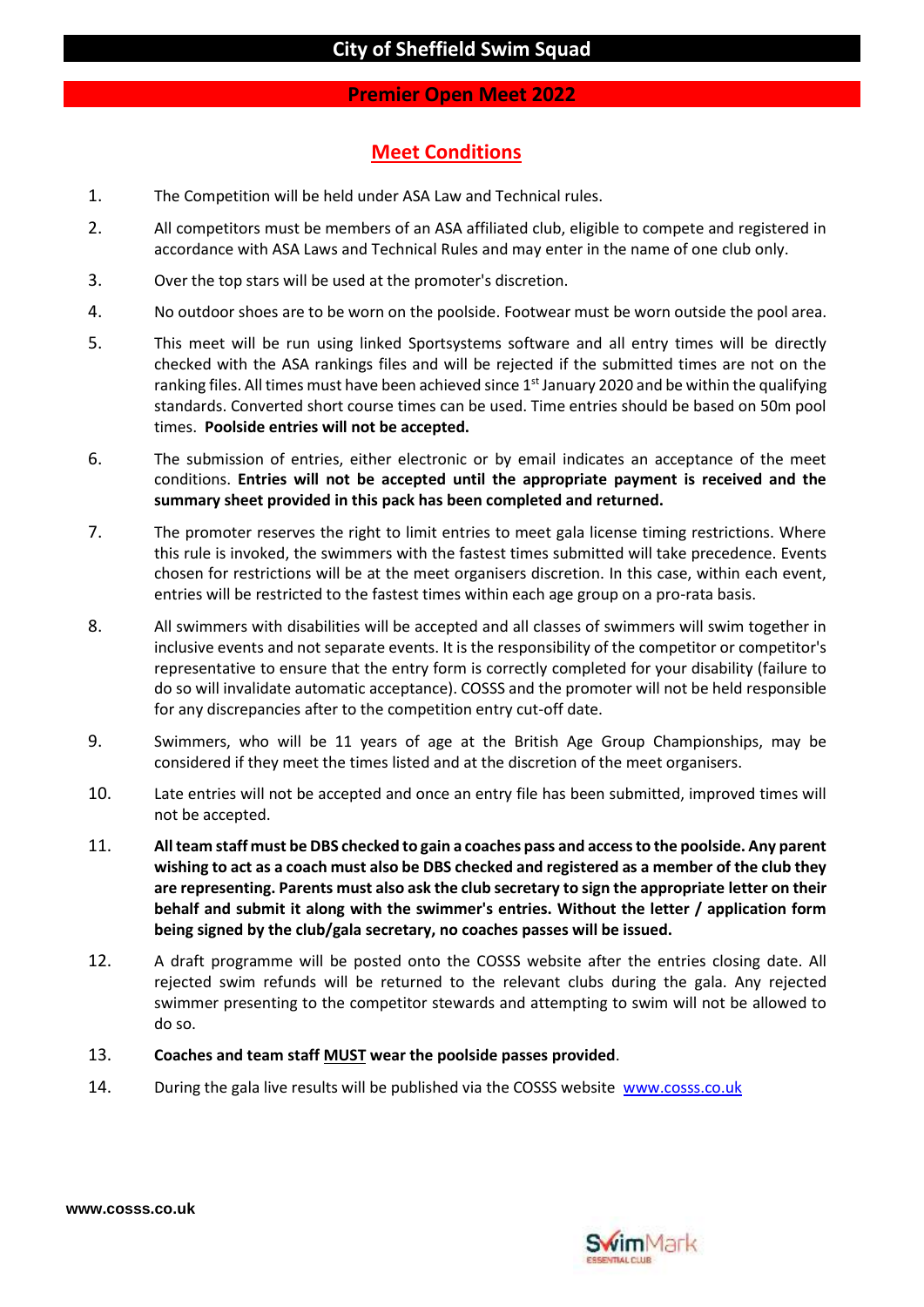15. Withdrawals should be notified via email to **[premiermeet1@gmail.com](mailto:premiermeet1@gmail.com)** no later than: -

Noon on Friday for Friday Evening Events - 6pm on Friday for Saturday Event - Noon on Saturday for Sunday Events.

Any made after this time will be ignored or accepted at the organiser's discretion.

- 16. Withdrawals from finals must be notified to the timing suite within 30 mins of the conclusion of the heats of the relevant event.
- 17. There will be no reserve finalists.
- 18. Heats will be seeded by submitted times and spearheaded
- 19. Entries will be accepted for only one distance event (800m, 1500m) per swimmer, should an entry be received for both events then they will be allocated as female - 800m, male - 1500m.
- 20. There will only be 1 heat of the girls 1500 freestyle and 1 heat of the boys 800 freestyle unless entries allow more to be added.
- 21. It is the responsibility of the swimmer to report the stewarding area in enough time for each event. COSSS cannot be held responsible for any swimmer missing the start of their particular heat.
- 22. A decision on whether or not spectators will be allowed will be made nearer the time based on capacity numbers within Ponds Forge
- 23. The promotor reserves the right to fill empty lanes with COSSS swimmers.
- 24. If cancellation of the event is necessary, then the only claim will be the entry fees paid.
- 25. Refunds will not be given for swimmers withdrawing from the gala after the closing date or for entry errors or omissions attributable to the individual of their club. Withdrawals for medical reasons must be accompanied by the appropriate certification to qualify for a refund.
- 26. Entries and results will be managed via computer and available via the internet. By submitting entries, consent is thereby given, as required by the Data Protection Act 1998, to the holding of personal information on a computer. Personal data, including submitted and recorded times will be available during the meet.
- 27. The promoter reserves the right to give preference to Club entries from overseas clubs where the pre-booking of flights is required to travel to and from the meet. All entries must meet the published qualifying times, proof maybe requested. The promoter recommends that no travel or accommodation arrangements are confirmed until the club receives written confirmation of entry. COSSS cannot be held responsible for any costs so arising.
- 28. The referee's decision on all swimming matters is final.
- 29. City of Sheffield Swim Squad will liaise with Ponds Forge ISC with regard to Risk Management and Covid Security. Any necessary measures will be put in place.
- 30. Any point not covered by these rules will be at the discretion of the organisers.
- 31. In order to run a licensed meet a lot of help is required. We would be extremely grateful if your club have any licensed officials who would be prepared to help during the meet. If so, then please contact our official's co-ordinator Mick Budd a[t buddies1@btinternet.com](mailto:buddies1@btinternet.com)

When entering this event, you agree that we may collect and publish personal information as part of the entry to and results of the event. We may pass such information to the Governing Body or Affiliated organisations for the purpose of membership and qualification checking. Following the event your personal information will be used for publishing results either for the event alone or combi9ned with or compared to other events (British Rankings). The published results may include (but not limited to) Name, Club Membership, Race, Times, Age, Category.